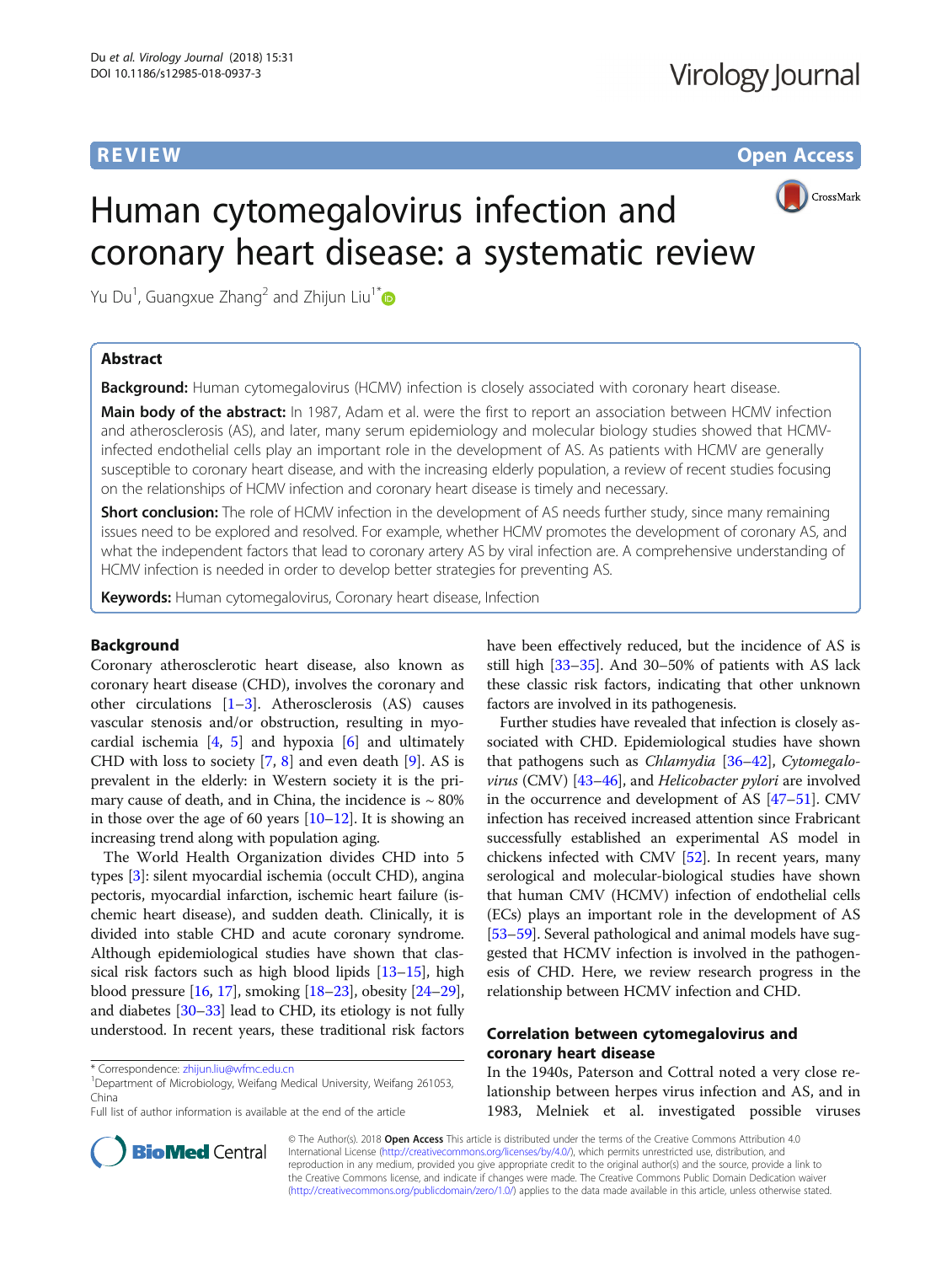associated with human AS lesions but failed. Later, they removed plaques and surrounding tissues, cultured them, and used immunological techniques to detect HCMV antigen. They found that 52% of AS lesions were HCMV antigen-positive while non-AS tissues were only 29% positive, suggesting that HCMV is an initiating factor for AS [[60](#page-8-0)]. The results of Horvath et al. suggested that HCMV and Epstein-Barr virus occur in the arterial wall, which is thus a potential site of persistence of these viruses. They also found a significant association between the presence of HCMV DNA in the aortic wall and AS [\[61\]](#page-8-0).

Along with further research, related studies on serological epidemiology, molecular biology, and animal experiments have also indicated that HCMV infection is closely associated with the progression of AS.

# Sero-epidemiological evidence

In 1987, Adam first reported that CMV infection is associated with AS: the HCMV infection rate and the antibody titer were significantly higher in an AS group than in a non-AS group [[62](#page-8-0)]. Meanwhile, the antibody level did not vary with the cholesterol level, suggesting that HCMV infection is involved in the occurrence of AS and CHD. Eryol investigated HCMV-IgG in 179 patients suspected of having CHD [\[63](#page-8-0)], and after coronary angiography, 123 were diagnosed with the disease. Only 6 individuals were IgG-negative and 87 had a high titer (> 8 μg/ml). After excluding CHD caused by the traditional risk factors, a high antibody titer remained a significant factor. A study of 14,153 cases showed that patients who underwent cardiopulmonary resuscitation were positive for HCMV antibody. These patients had high levels of Creactive protein (CRP) and showed 30.1% higher mortality and 29.5% higher cardiovascular mortality than those who were HCMV-negative and had low CRP levels [\[64\]](#page-8-0).

In addition, CMV is associated with ischemic heart disease (IHD) among organ transplant recipients. Gkrania-Klotsas et al. showed that CMV IgG antibody levels are associated with incident IHD compared to seronegativity in the population-based EPIC-Norfolk study [[65\]](#page-8-0). The prospective AS risk in communities (ARIC) study of CMV, herpes simplex virus 1, and CHD showed that high levels of CMV antibodies are significantly associated with incident CHD. Infection with CMV, particularly in susceptible disease states such as diabetes, may be an important risk factor for CHD [[66](#page-8-0)] and there is at least a modest association between CMV and asymptomatic carotid wall thickening, consistent with early AS [\[67\]](#page-8-0).

# Molecular biological evidence

Direct evidence for a link between HCMV and AS has come from recent molecular biology studies. The polymerase chain reaction (PCR) technique has been used to

detect the HCMV immediate early (IE) and late (L) genes. Xenaki et al. detected HCMV in the peripheral blood of 40 patients with CHD using PCR [[68](#page-8-0)]. The results showed that the positivity rate of HCMV in the CHD group was significantly higher than that in the control group. Chen detected HCMV IE genes and L gene fragments using PCR and in situ hybridization, and found that the positive rate in the AS group was significantly higher than that in the non-AS group [[58](#page-8-0)]. In addition, the viral DNA was mainly concentrated in the nucleus and the endothelial layer as well as in lesions of the smooth muscle layer, suggesting a possible pathogenic effect of HCMV infection in AS. Reinhardt detected HCMV in HCMV-infected cultured human renal arterial cells and, using immunohistochemistry and in situ hybridization, found gradual HCMV infiltration, indicating that the activation state of virus infection causes inflammation of the artery  $[69]$  $[69]$ . In addition, HCMV infection increases the incidence of coronary AS in patients after cardiac transplantation, suggesting that HCMV infection is closely associated with AS [\[70](#page-8-0)–[73\]](#page-8-0).

# Animal models of atherosclerosis caused by CMV

Fabricant showed that chickens infected with Marek Disease Virus (MDV) had AS lesions mainly involving arteries of the heart, abdominal cavity, stomach, and mesenteries; in contrast, no lesions were found in uninfected chickens [[74\]](#page-8-0). Early-stage MDV antigen was concentrated at the sites of vascular injury, while in the advanced stage the antigen was present in the smooth muscle cells (SMCs) at the periphery of the plaque, consistent with the hypothesis that HCMV leads to AS. The formation of plaques in vascular SMCs (VSMCs), characterized by excessive proliferation and increased fat, was similar to the histological characteristics in human AS. In 1993, Bruggeman et al. confirmed that soon after heart transplantation in rats (after 1 day), rat CMV infection resulted in adventitial inflammatory cell infiltration, hyperplasia of intimal SMCs, and the formation of endometrial AS lesions [[75\]](#page-8-0). This demonstrated that CMV is a pathogenic factor for AS. In 1994, they revealed that 9-(1,3-dihydroxy-2-propoxymethyl)guanine inhibits AS alterations primarily by reducing the infectious virus and thereby the inflammatory response in the allograft vascular wall; another possibility is a direct antiproliferative effect on SMC replication [\[76](#page-8-0)]. Also, the preventive application of ganciclovir sodium reduced the rat CMV infection that induced the formation of AS after cardiac transplantation [[77\]](#page-8-0). They detected CMV using real-time PCR in the vascular ECs of rabbits infected with CMV for 3, 5, 14, and 35 days [[78\]](#page-8-0). These results showed that CMV infection mainly affects the proliferation of VSMCs, leading to intimal thickening. Besides, Alber et al. reported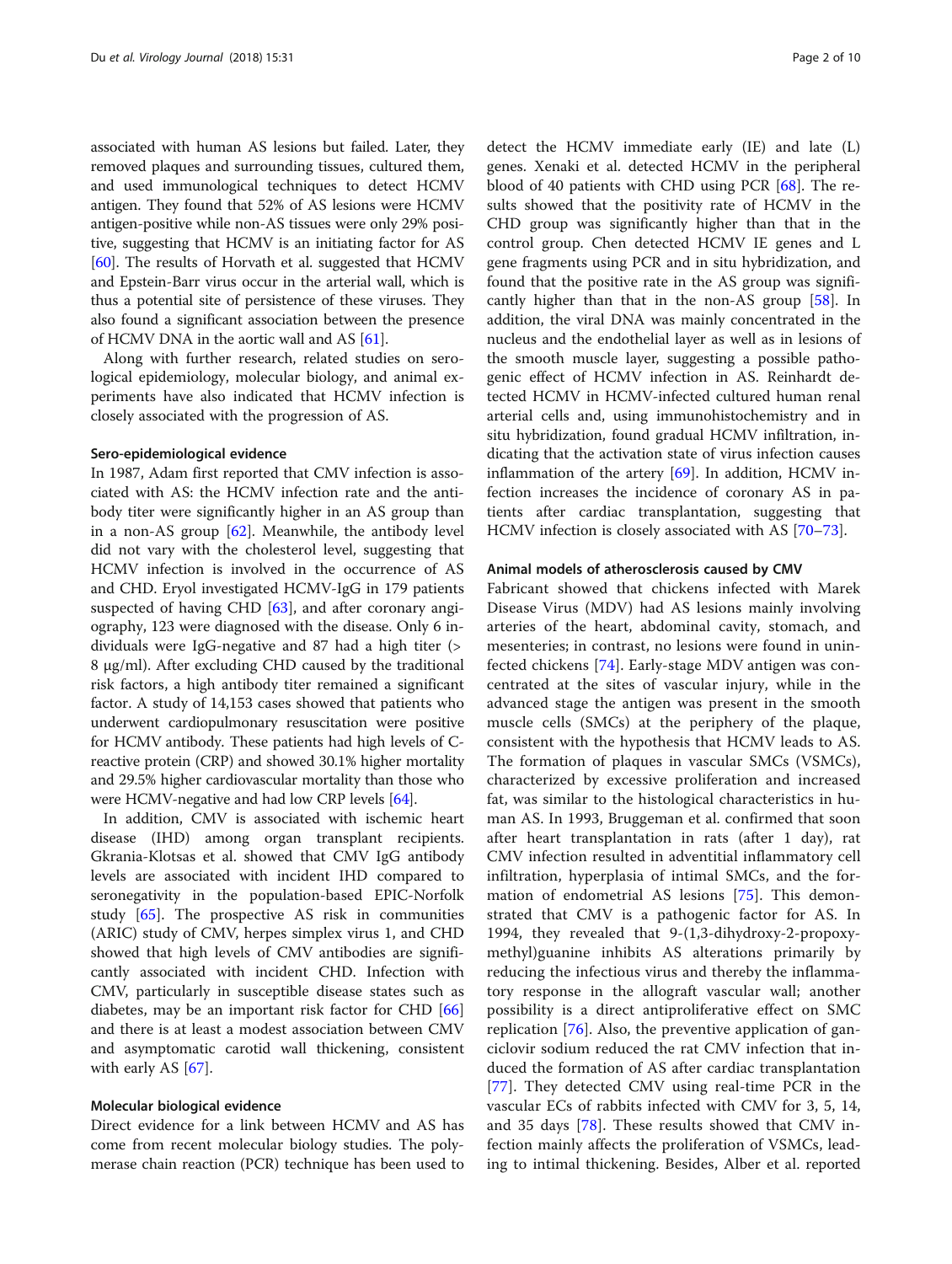an accelerated occurrence of AS in an apolipoprotein-E-deficient model of herpesvirus-infected mice and that antiviral therapy significantly reduced the incidence of AS [\[79](#page-8-0)].

# Different views

Although most studies have suggested that HCMV infection is associated with the risk of CHD, many epidemiological studies have shown opposite results. In 900 patients with coronary AS, Adler reported that the IgGpositive rate and IgG titer were not correlated with AS [[80\]](#page-8-0). In a 12-year prospective study, Ridker discussed the relationship between HCMV and the future risk of myocardial infarction and stroke. After correcting for the traditional cardiovascular risk factors, no evidence for a relationship was found [[81\]](#page-8-0). In a controlled study of HCMV infection in patients with CHD in Germany, 312 40–60 year-old patients (coronary artery stenosis > 50%) and 479 healthy volunteers were included. After correcting for covariates, there was no statistically significant difference in HCMV-IgG antibody, only for CRP [[82\]](#page-8-0). Also, no hemorheology or inflammatory markers related to CMV serology were found.

# Possible mechanism of HCMV infection developing to atherosclerosis

Previous studies have suggested that viral infection is a cause of AS. The biological characteristics of HCMV are consistent with the pathogenesis of AS; systemic HCMV infection leads to sub-clinical inflammation; and HCMV infects ECs, leading to cellular injury and metabolic changes [[83](#page-8-0)]. Viruses from ECs then infect SMCs, and the latent or persistent infection in SMCs leads to proliferation and the accumulation of cholesterol and cholesterol esters. In cases of low immunity, latent infection is repeatedly activated, resulting in repeated damage to the arterial wall. In infected cells, abnormal apoptotic changes may play an important role in the pathogenesis. HCMV infection induces apoptosis in cultured ECs [\[84](#page-8-0)]. The apoptosis rate increases throughout the course of infection. In the early stage of infection, the rate is low, while the rate increases later to enhance proliferation. Finally, in the last stage of infection, the apoptosis rate decreases, which favors latent viruses.

# Cytomegalovirus infection leads to the inflammatory reaction and immune responses

HCMV infection is systemic, and can cause subclinical inflammation, which is one of the important factors in AS. CRP reflects the degree of inflammatory activity and is also a sensitive index of tissue damage [\[85](#page-8-0)–[87\]](#page-8-0). The study by De Backer et al. showed that patients with CHD had significantly higher CRP than the negative control group [\[88](#page-8-0)]. In addition, the HCMV-IgM antibody titer was positively correlated with hsCRP. CRP regulates the expression of many AS factors, and shows opsonization similar to IgG and complement. CRP promotes the activation of local complement, leading to tissue damage; the serum CRP levels are increased in stable angina pectoris, unstable angina pectoris, and acute myocardial infarction, suggesting that they reflect severe injury in unstable angina pectoris plaques [\[89\]](#page-8-0). A prospective study confirmed that hsCRP is an independent predictor of myocardial infarction and continuing high CRP indicates an increased risk of coronary events [[90\]](#page-8-0). Biasucci et al. investigated coronary ischemic events in a follow-up of patients with stable angina pectoris of CHD over a year, and found that the CRP concentrations were  $\langle 2.6, 2.6-8.6, \text{ and } \rangle 8.6 \text{ mg/L}$  in the blood of patients with incidence rates of coronary ischemic events of 13%, 42%, and 67%, respectively (normal values  $<$  3 mg/L) [[91\]](#page-8-0).

HCMV infection can cause a chronic immune inflammatory reaction [[92\]](#page-8-0). The latent HCMV infection is periodically reactivated, resulting in a chronic immune response or inflammatory response that is damaging to the vascular endothelium and inner membrane, resulting in SMC proliferation and mutation. The formation of antibody immune complexes of HCMV antigen deposited in the vascular wall in AS lesions can induce vascular ECs, macrophages, foam cells, SMCs, and T lymphocytes to express the monocyte proteins CCL-2,  $-3$ ,  $-4$ , and  $-5$  and macrophage colony-stimulating factor [[61](#page-8-0), [93](#page-8-0)]. Moreover, they also stimulate macrophages to produce and release of interleukins IL-1, − 6, − 8, − 10, and − 12, tumor necrosis factor alpha (TNF- $\alpha$ ), and other inflammatory cell factors, which cause cellular and humoral immune responses, and accelerate the release of CRP to induce an inflammatory chain-reaction. The activation of blood mononuclear cells induces migration into the intima. Among these, CCL-2 is the most important and the most potent inducer of monocyte migration [[94](#page-8-0), [95](#page-8-0)]. These cells in vitro stimulate the expression of CCL-2 via oxidized low-density lipoprotein (OX-LDL) [\[96](#page-8-0)]. Another study showed that, due to periodic HCMV activation in arterial SMCs caused by local immune responses and inflammation, SMCs show degeneration and apoptosis caused by inflammatory substances, leading to instability in plaques, which are prone to rupture and bleeding, leading to acute coronary syndrome [[97\]](#page-9-0).

Another important factor is TNF-α. After necrosis of ECs, TNF- $\alpha$  is significantly increased, causing acute vascular inflammation. Jeong et al. investigated the relationship between anti-HCMV antibody and carotid artery AS in South Korea [[46\]](#page-7-0). A higher level of TNF- $\alpha$  and a greater intima-media thickness is associated with AS development. And TNF-α as an inflammatory factor,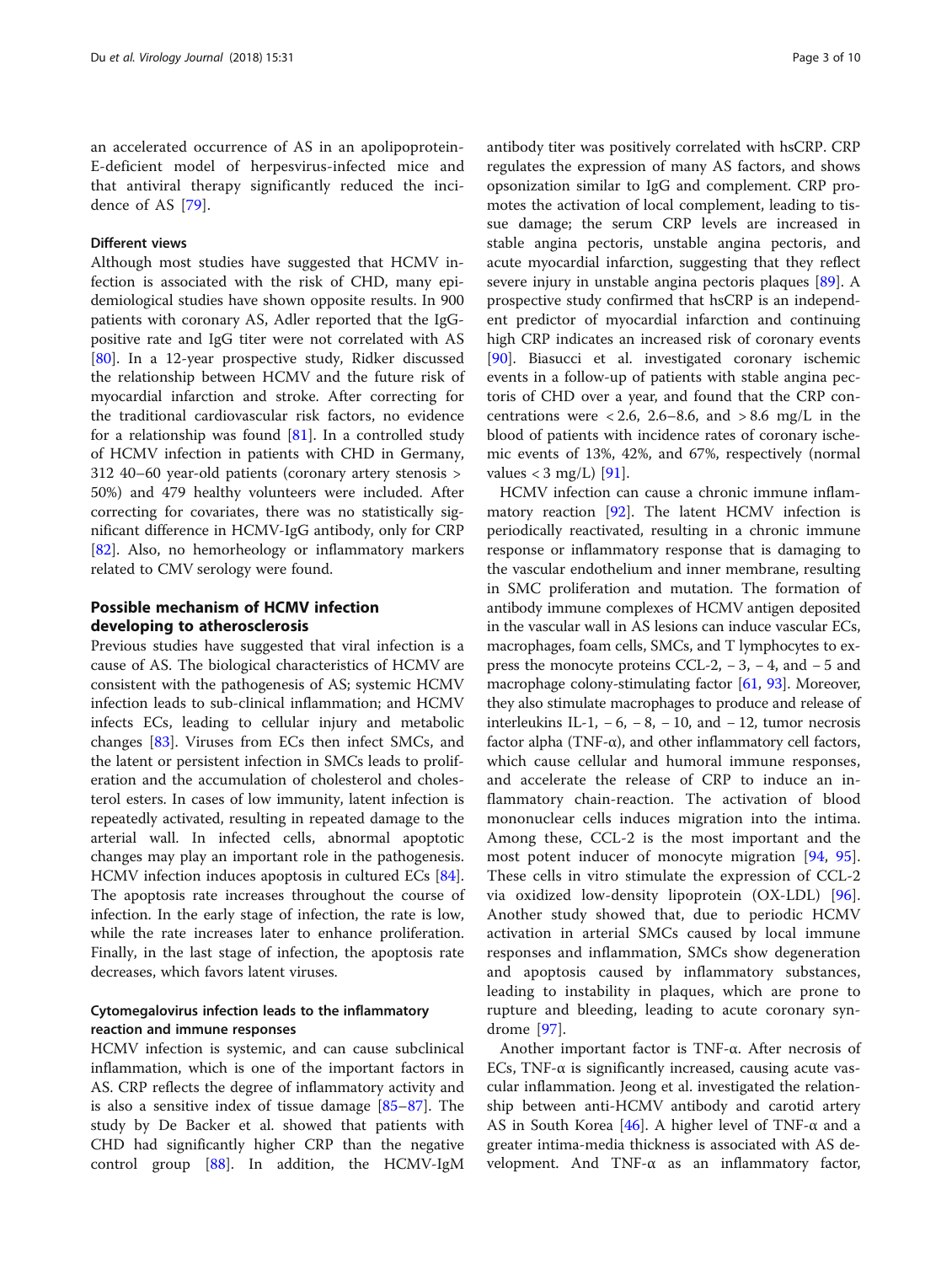causing acute vascular inflammation, is important in the transition from AS and stable CHD to acute coronary syndrome. Thus, TNF-α reflects the level of inflammation in chronic AS infection. In addition, TNF-α promotes the expression of intercellular adhesion molecule-1 (ICAM-1), which assists the binding of ECs to leukocytes. TNF-α also promotes the early progression of AS by hardening blood vessels through its enhancement of collagen deposition by fibroblasts.

In 1996, Speir et al. showed that SMCs produce reactive oxygen species (ROS), including peroxide and hydroxyl free-radicals, leading to the activation of nuclear factor κB, and the intracellular ROS stimulates the expression and replication of HCMV genes to strengthen viral functions [[98](#page-9-0)]. Under physiological conditions, free radicals are eliminated in vivo via antioxidant mechanisms, but under oxidative stress, an imbalance of ROS occurs. ROS increases in the vascular wall and the excess ROS modifies the endothelium to generate OX-LDL, which increases the permeability of vascular ECs, leukocyte infiltration, and cell proliferation, as well as changing cell death and apoptosis, interfering with intracellular signal transduction, and mediating the migration, differentiation, and secretion of cytokines by mononuclear cells. Studies have shown that HCMV products also activate the cyclooxygenase-2 (COX-2) promoter, increasing arachidonic acid release [\[99](#page-9-0), [100](#page-9-0)]. ROS are produced via a COX-2-dependent pathway and cause vascular endothelial injury, platelet activation, platelet adhesion and aggregation, enhanced release, and increased tissue-type plasminogen activator activity, resulting in AS plaque thrombosis.

# Endothelial injury

In vivo studies have revealed that HCMV infection of the vessel wall affects various cells including monocytes/macrophages, SMCs, and ECs [\[93\]](#page-8-0). Vascular ECs function as a barrier, as well as receiving and transmitting information, and secreting factors to maintain vascular integrity, regulate vascular permeability, and maintain blood flow. Moreover, they synthesize prostacyclin, thromboxane A2, endothelin, and their surface thrombomodulin. The adenosine diphosphate enzyme plays a role in platelet aggregation, thrombosis, and cell adhesion. ECs provide an antithrombotic surface and prevent the activation of coagulation factors and platelets [[101](#page-9-0)]. EC damage is considered to be the initial step in AS formation. Endothelial dysfunction causes a change of endothelial permeability, promotes the proliferation of VSMCs, affects lipid metabolism, and influences cytokines and other inflammatory substances to induce the expression of leukocyte adhesion molecules and their products. It also induces inflammation of vascular endothelia, and affects blood coagulation and the fibrinolytic balance [\[99\]](#page-9-0).

The replication of HCMV in vascular ECs is the key point of persistent viral infection, transmission, and disease onset, and is the most direct cause of endothelial dysfunction and apoptosis. Ryckman et al. reported that three protein complexes of the HCMV UL128, UL130, and UL131 genes encode the viral envelope glycoprotein gH/gL that promotes the transport of HCMV into vascular ECs [[102](#page-9-0)]. Their findings showed that UL128, UL130, and UL131 must all bind simultaneously onto gH/gL for the production of complexes that can function in entry into epithelial cells and ECs. Viral infection inevitably leads to abnormal metabolism and function in vascular ECs. These pathologies are due in important part to the ability of HCMV to enter and replicate in diverse cell types including ECs, SMCs, fibroblasts, and monocytes/macrophages, which may increase AS in the general population. Gharavi et al. showed that CMV stimulates the host to produce antibodies, mainly via combination with the receptors on the surface of ECs [[103\]](#page-9-0). Specific antibodies bind the corresponding cell membrane antigen and active complement, leading directly to cellular damage or enhancing monocyte and neutrophil chemotaxis to induce EC injury via immune regulation, immune adhesion, and antibody-dependent cell-mediated cytotoxicity.

Bason et al. found that the IgG antibody to virus infection develops a cross-reaction with serum heat-shock protein, leading to metabolic changes in uninfected ECs [[57\]](#page-8-0). The expression of vascular endothelial growth factor and adhesion molecules in HCMV-negative patients is significantly lower than in positive patients, and their expression is proportional to CRP. The enhancement of expression can promote the adhesion of ECs, monocytes, neutrophils, and lymphocytes and cause inflammation to damage ECs, which enhances the entry of monocytes into subcutaneous tissue. The infected EC releases virus particles to increase the local virus titer which becomes a further invasive source for VSMCs and persistent viremia. An influence on the metabolism and function of SMCs may be caused by direct interactions among cells and the release of soluble cytokines, such as IL-6, IL-8, basic fibroblast growth factor [[104\]](#page-9-0), cig5/viperin [\[56](#page-8-0)], and platelet-derived growth factor (PDGF) [[105\]](#page-9-0).

In HCMV infection of ECs, miRNA-US25–1 expression is up-regulated. MiR-US25–1 regulates viral and host cell replication cycles, and its upregulation reduces EC viability without causing apoptosis and long-term inflammation of the vessel wall. The studies of Fan and others have shown that miR-US25–1 transfected into vascular ECs, the first combination of 5'-UTR binding site, so that the expression of HEK293 decreased [\[20](#page-7-0)]. These proteins are mainly cyclin-dependent kinase and the anti-apoptotic protein BRCC. The expression of the BRCC gene decreases, which could affect the repair of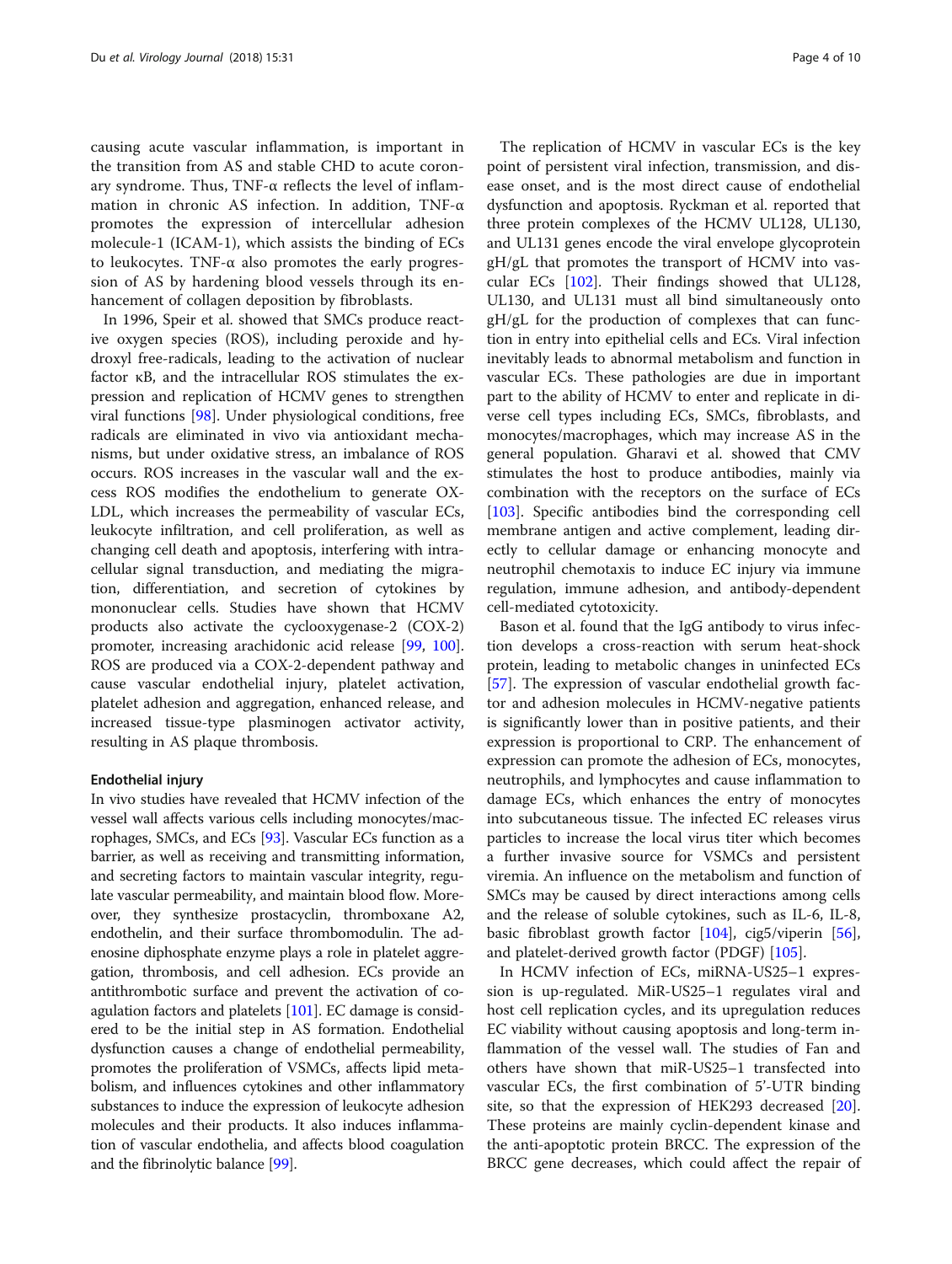DNA damage and decrease the mRNA and protein content of the host cells, as well as damaging the ECs infected by HCMV, becoming a basis for AS [[106](#page-9-0)].

# CMV infection affects lipid metabolism and causes lipid deposition

After CMV infection, cholesterol and triglycerides increase significantly in the host, and accumulate in the arterial wall without an effect of diet. Hepatic lipase (HL), lipoprotein lipase, and lecithin-cholesterol acyltransferase are considered to be the key enzymes in lipid metabolism; changes in these enzymes lead directly to disorders of lipid metabolism. HCMV infection modifies the host lipidome profile and the expression of several genes and microRNAs involved in cholesterol metabolism. In mice, murine CMV infection elevates plasma triglycerides but does not affect the level and functionality of high-density lipoprotein. HCMV, through its protein US28, reorganizes lipid rafts and disturbs cellular cholesterol metabolism [[107](#page-9-0)]. In addition, CMV infection induces the pro-inflammatory cytokine IL-6, which then triggers ECs to release CCL-2, which recruits more monocytes and T-cells into the vessel wall thereby exacerbating local inflammation, and thus atherogenesis [[108\]](#page-9-0). IL-6 and other pro-inflammatory molecules influence the cholesterol and lipid metabolism of ECs. In vivo experiments have shown that high levels of IL-6 stimulate trophoblast fatty-acid accumulation, which contributes to an excessive nutrient transfer in conditions associated with elevated IL-6 [\[109](#page-9-0)]. The synthesis of intracellular cholesterol results mainly from a series of enzymatic reactions involving hydroxymethylglutaryl coenzyme A (HMG-CoA) synthetase and HMG-CoA reductase. Thus, HCMV can infect VSMCs and the infection affects gene expression associated with cellular lipid metabolism, and this is involved in the occurrence and development of AS [\[110](#page-9-0)].

Studies have shown that after infection with HCMV, the HMG-CoA synthase, HMG-CoA reductase, and acetyl-CoA acetyltransferase genes are expressed in infected VSMCs, confirming the upregulation of genes associated with the synthesis of cholesterol and cholesteryl ester expression. A study by Xie showed that VSMCs infected with HCMV have significantly increased expression of LDL receptor-associated proteins 10, 11, and 12, and intracellular expression of the HMG-CoA synthase and HMG-CoA reductase genes associated with cholesterol synthesis are also up-regulated. Meanwhile, the apolipoprotein A1 and apolipoprotein M genes are downregulated, and these are closely associated with anti-AS activity [[110](#page-9-0)]. During inflammation and infection, by activating the positive acute response gene HMG-CoA reductase (encoding the rate-limiting enzyme of cholesterol synthesis) or by acting on cellular factors that reduce the cholesterol metabolism of 7a– cholesterol hydroxylase (CYP7A1), gene transcription increases the serum triglyceride and cholesterol levels [[111\]](#page-9-0). After HCMV infection of Hep cells, activity of the CYP7A1 promoter and the activity of G2 are significantly decreased, and the infection interferes with cholesterol metabolism by affecting the activity of the hepatic CYP7A1 promoter. Simultaneously, HCMV infection also effects the intracellular lipid transporter [[112\]](#page-9-0). The ATP-binding cassette ABCA1 is a lipid transporter that is very important for HDL production, and the liver is rich in ABCA1 expression, indicating that it plays a major role in HDL balance. Sanchez and Dong demonstrated decreased protein expression of ABCA1 in the early stage of HCMV infection. There is an inverse relationship between levels of serum HDL and cardiovascular disease and because ABCA1 functions in the initial stages of HDL synthesis, this protein is considered to be athero-protective. These findings further confirm that HCMV infection negatively regulates the ABCA1 carrier [[113](#page-9-0)].

A recent study showed that upregulation of singlestranded DNA-binding protein-1 (SSBP1) inhibits the expression of AS-associated low-density lipoprotein receptor, scavenger receptor class B, 3-hydroxy-3-methylglutaryl coenzyme A reductase, and cholesteryl ester transfer protein, along with the accumulation of lipids in cells. The inhibition of SSBP1 by HCMV infection promotes this lipid accumulation [\[114](#page-9-0)], which depends on the uptake of OX-LDL, a process in which the scavenger receptor (SR) has been postulated to play an important role. Zhou et al. demonstrated that HCMV infection of human SMCs increases modified LDL uptake and stimulates the expression of class A SR gene mRNA [\[115](#page-9-0)].

# Promotion of the proliferation and migration of VSMCs

HCMV can lead to developmental and metabolic disorders of VSMCs, in which changes in proliferation and metabolism are not only the basic components of AS, but also the first components of the disease. HCMV has the characteristics of a tumor DNA virus [[116](#page-9-0)–[118](#page-9-0)]. The latent virus can be activated and recur periodically under conditions such as hypertension and hyperlipidemia so as to promote the proliferation of SMCs. The proliferation of SMCs is very important in the process of AS plaque formation [[119\]](#page-9-0). The main cellular component of the fibrous plaque is SMCs, which not only synthesize connective tissue matrix but also phagocytize lipids in the endothelial formation of foamy cells. With the gradual increase, swelling, and disintegration of foamy cells, AS plaques remain unstable.

Tang-Feldman et al. [[28](#page-7-0)] showed that HCMV infects human cells after the release of arachidonic acid, catalyzes the production of ROS by COX, and that IE-72/IE-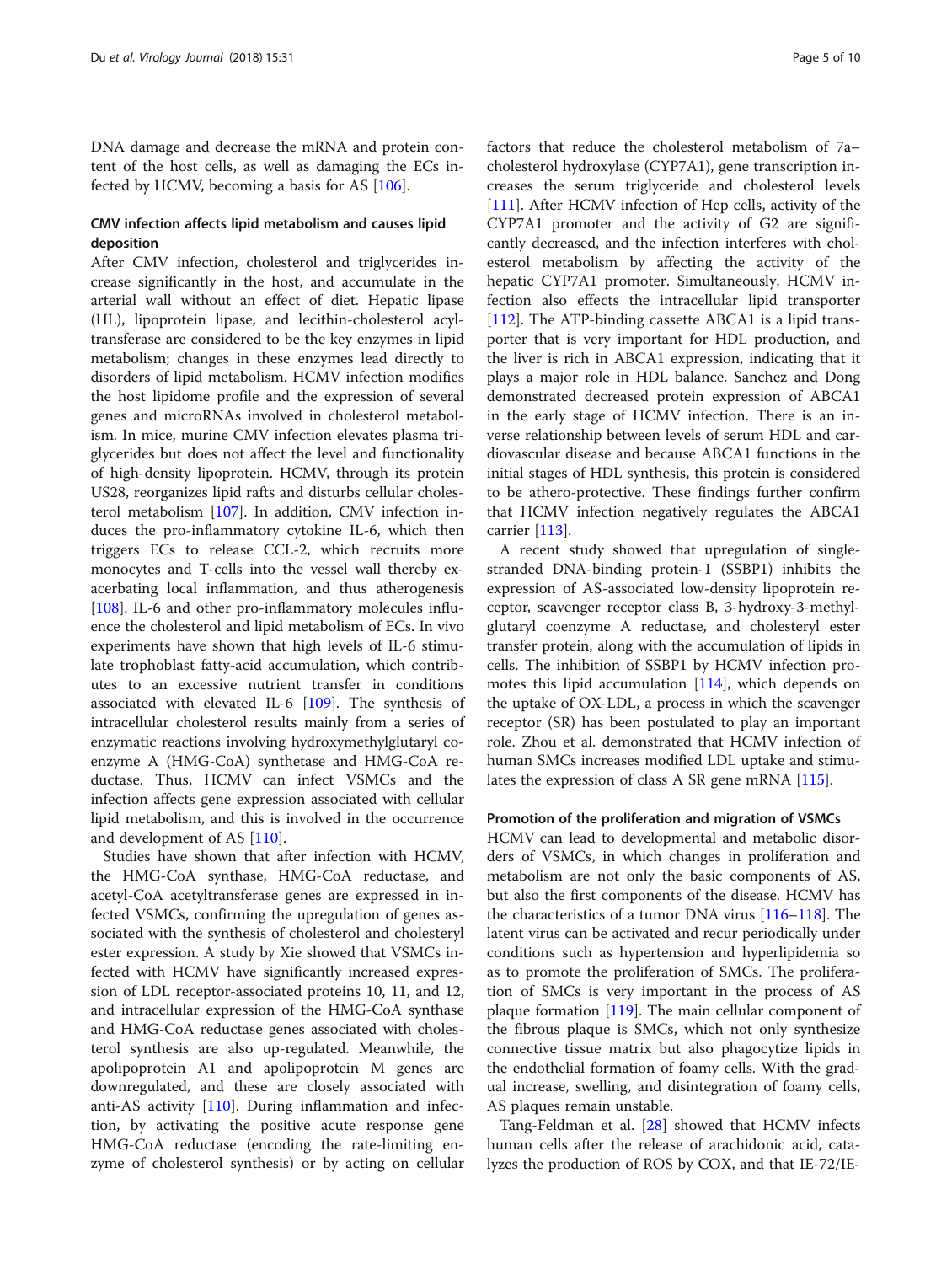86 activate the promoter of COX-2, increasing ROS production in infected cells. These two pathways stimulate the production of ROS to activate the inactive state of NF-κB in the cytoplasm, which elicits immune and inflammation-related expression of multiple cytokines such as IL-6 and IL-8 [\[120\]](#page-9-0). Prochnau et al. showed that a series of inflammatory factors such as IL-6, IL-8, and PDGF-AA are significantly up-regulated in SMCs after 24 and 72 h of HCMV infection. These cytokines induce oxygen free radicals, damage the vascular endothelium, activate platelets, enhance platelet adhesion, release, and aggregation, and enhance the activity of histone prothrombin activator, leading to thrombosis at the AS plaque. IL-6 induces ECs to release CCL-2, recruiting more monocytes and lymphocytes to the intima, exacerbating the local inflammatory response. IL-8 activates chemotactic neutrophils, and activated neutrophil oxidative bursts produce large amounts of ROS, stimulating more NF-κB and inflammatory factor production. The various factors constitute a complex network of mutual induction and mutual regulation, and jointly promote the development of AS [\[104\]](#page-9-0).

P53 is one of the most important tumor-suppressor genes associated with human tumors. The expression of p53 is important in cell-cycle regulation, blocking the cell cycle in G1, and inducing apoptosis. SMCs grown from lesions express the HCMV protein IE-86 and large amounts of p53. HCMV infection of cultured SMCs enhances p53 accumulation, which is temporally correlated with IE-86 expression [\[121\]](#page-9-0). Both of the HCMV genes IE-72 and IE-86 are sufficient to alter the cell cycle and generate an environment conducive to proliferation [[122\]](#page-9-0). Plus, p53 is also responsible for the anti-apoptotic properties of HCMV-infected cells [\[123\]](#page-9-0). The IE-86 protein encoded by HCMV combines with intracellular p53 protein and inhibits its function, so it cannot play its role in apoptosis regulation, leading to hyperproliferation and vascular angiostenosis [[124\]](#page-9-0). Moreover, IE-2 upregulates the expression of the anti-apoptotic genes mcl-1 and bcl-2, reducing the number of apoptotic cells and not only aggravating inflammation, but also causing the accumulation of susceptible SMCs, leading to the occurrence of vascular stenosis, an important mechanism in AS. HCMV infection also changes cellular metabolism, promotes lipid deposition, and upregulates the SR expression in VSMCs, promoting the development of vascular injury [[125\]](#page-9-0). Reinhardt showed that human VSMCs infected with HCMV have enhanced expression of PDGF receptors [\[126](#page-9-0)]. This increases the uptake of OX-LDL into VSMCs and the expression of SRs promotes the formation of AS plaques. Meanwhile, PDGF also inhibits collagenase by upregulating the expression of tissue inhibitor of metalloproteinase and reducing the degradation of extracellular matrix.

# HCMV promotes coagulation and increases thrombosis

HCMV infection leads to increased CRP, which induces the expression of tissue factor in monocytes, initiates the coagulation process, and increases the risk of thrombosis; elevated CRP also enhances the coronary risk [\[127\]](#page-9-0). CRP is a chemotactic factor for fibrinogen, resulting in the accumulation of reactive T lymphocytes, increased platelet activity, and imbalance of the coagulation and fibrinolysis system, increasing the incidence of arterial thrombosis and acute coronary syndrome [[128](#page-9-0)]. Vascular ECs produce and release nitric oxide (NO), an endothelial factor, to inhibit platelet aggregation and the adhesion of monocytes and macrophages [\[129\]](#page-9-0). HCMV infection leads to reduced NO synthesis and secretion, switching the platelet status from anticoagulant to pro-coagulant, thus increasing both vascular endothelial adhesion and thrombosis [[54](#page-8-0)]. The activation of latent HCMV infection can periodically affect vascular ECs and cause high expression of platelet alpha-granule membrane protein-140, Eselectin, intercellular adhesion molecule-1 (ICAM-1), vascular cell adhesion molecules, and other tissue factors, which greatly change EC adhesion and resistance to anticoagulation and increase the binding of ICAM-1 among white blood cells, platelets, and ECs. Moreover, the platelets change from the anticoagulant to the pro-coagulant state, so platelet adhesion and aggregation occur. This is a key step in early inflammatory vascular injury. HCMV US2 is a multifunctional degradation hub which modulates diverse immune pathways involved in antigen presentation, natural killer cell activation, migration, and coagulation. This highlights the impact of US2 on HCMV pathogenesis [\[130](#page-9-0)]. Finally, HCMV-infected ECs also promote the formation of coagulation factors and tissue factors. In addition, monocytes play a central role in the process of viral dissemination, whereas ECs may serve as a viral reservoir, maintaining persistent infection in HCMV-infected AS patients following the primary infection. Persistent infection leads to dysfunction of ECs and activates pro-inflammatory signaling involving NFκB, specificity protein 1, and phosphatidylinositol 3-kinase, as well as expression of the platelet-derived growth factor receptor [[93\]](#page-8-0).

Studies have revealed roles of monocytes in viral dissemination and crosstalk between these cells and ECs during HCMV infection. Studies have shown that both OX-LDL/ lectin-like OX-LDL receptor 1 and CCL-2 attract monocytes to ECs in an initial step in atherogenesis [[131,](#page-9-0) [132](#page-9-0)]. Similarly, Bolovan-Fritts and Spector reported a major pathogenic effect in which EC damage and loss follow the induction of fractalkine and the upregulation of cell adhesion markers in the presence of peripheral blood mononuclear cells (PBMCs) from donors with a high CMV-specific T-cell frequency [[133](#page-9-0)]. So, when CMV infects ECs, PBMCs can be productively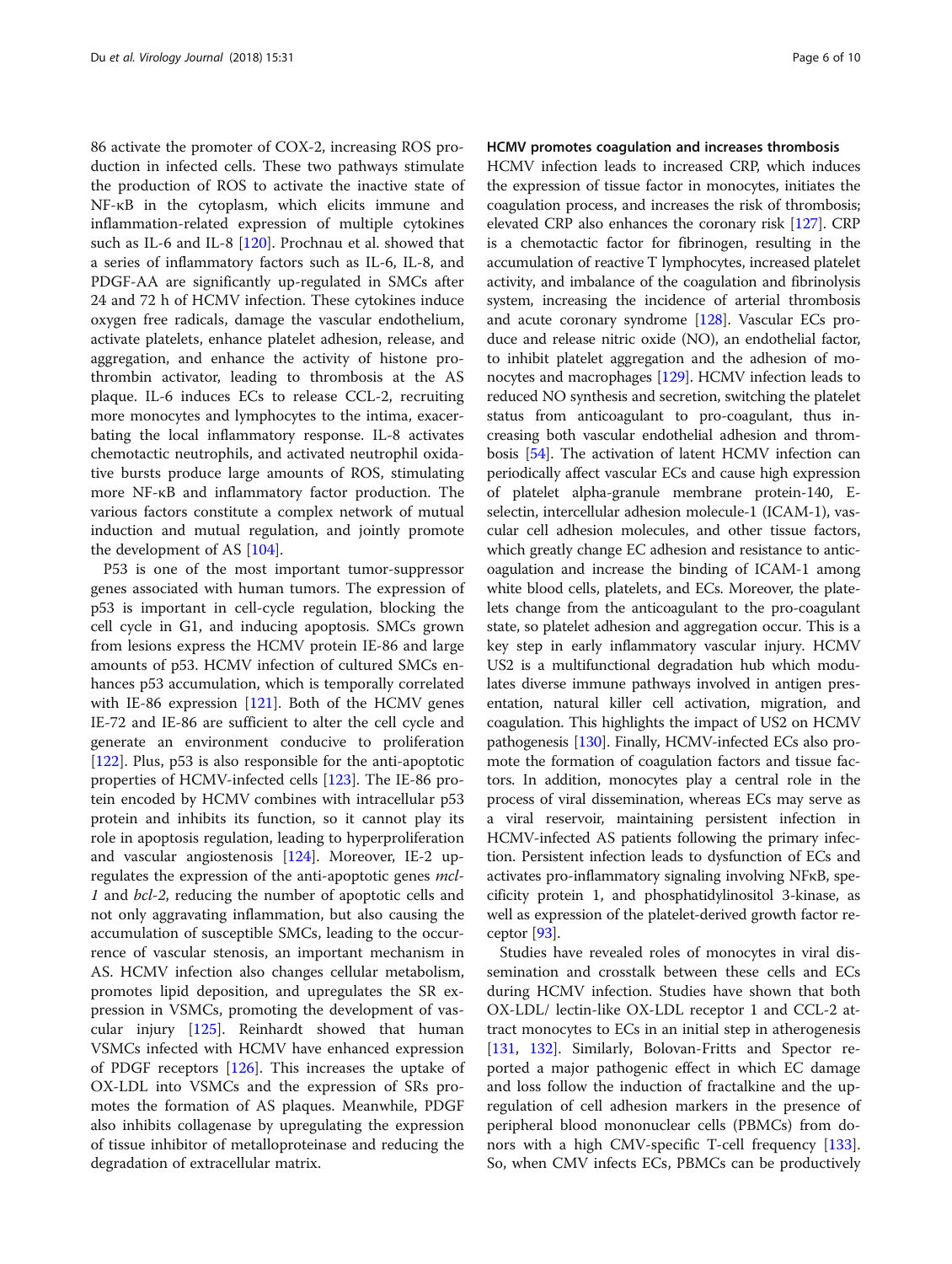<span id="page-6-0"></span>infected by contact with CMV-infected ECs, as shown by co-culturing PBMCs with CMV-infected endothelial monolayers [[134\]](#page-9-0). Gerna's study also demonstrated a role of monocytes to viral dissemination. In primary infection, both epithelial cells and ECs can be infected first. Then virus transport occurs via leukocytes such as monocytes and polymorphonuclear leukocytes. As monocytes differentiate to macrophages, they become highly susceptible to human CMV replication inside organ tissues, while polymorphonuclear leukocytes are active in viral-capture from infected endothelial vascular cells and transporting them to distant sites [\[135](#page-9-0)]. Interestingly, Guetta et al. found that freshly-isolated human monocytes infected with endothelium-passaged CMV can transmit CMV to co-cultured ECs or SMCs [\[136](#page-9-0)], which enriches the hypothesis of monocyte-EC interactions and crosstalk in the progress of viral infection.

# Conclusions

Over the past 30 years, there has been extensive discussion of whether pathogens are involved in AS pathology. Studies provide powerful evidence regarding the involvement of HCMV in the formation of CHD and AS. The AS-associated factors, from molecular biological evidence and animal models, have revealed the relationship between AS and HCMV infection. The development of AS is closely related to inflammatory reactions and the immune response, endothelial injury, lipid deposition, metabolic disorders of VSMCs, and coagulation thrombosis.

Recent studies have shown that HCMV-induced vascular AS begins with an inflammatory response to HCMV infection, particularly in immunodeficient patients. HCMV infection can affect nonspecific immunity and adaptive immune control in healthy hosts, but it has the characteristics of long-term persistent latency, threatening and acting on the host at all times. In cases of low immunity, HCMV activation causes a series of inflammatory responses. In addition, transplant patients are particularly susceptible to HCMV infection-related diseases. It is clear that future research should focus on the underlying diseases caused by the indirect effects of the virus, and HCMV-related AS is one such disease. Although considerable experimental and epidemiological evidence suggests that HCMV is associated with AS, the molecular mechanisms linking the two are unclear. It has been suggested that HCMV infection is involved in the molecular biological mechanism of AS formation, and this will be helpful for developing new drugs to prevent or delay AS formation.

#### Abbreviations

ABCA1: ATP-binding cassette; ARIC: Atherosclerosis risk in communities; AS: Atherosclerosis; CCL-2: Chemokine ligand 2; CHD: Coronary heart disease; CMV: Cytomegalovirus; COX-2: Cyclooxygenase-2; CRP: C-reactive protein; CYP7A1: Cholesterol metabolism of 7a–cholesterol hydroxylase;

EC: Endothelial cells; HCMV: Human cytomegalovirus; HL: Hepatic lipase; HMG-CoA: Hydroxymethylglutaryl coenzyme A; ICAM-1: Intercellular adhesion molecule-1; IE: Immediate early; IE: Immediate early response protein; IHD: Ischemic heart disease; L: Late; MDV: Marek disease virus; NO: Nitric oxide; OX-LDL: Oxidized low-density lipoprotein; PCR: Polymerase chain reaction; PDGF: Platelet-derived growth factor; PDGF: Platelet-derived growth factor; ROS: Reactive oxygen species; SR: Scavenger receptor; SSBP1: Singlestranded DNA-binding protein-1; TNF: Tumor necrosis factor; VSMCs: Vascular smooth muscle cells

#### Acknowledgements

We thank Dr. Man Zhang and Wenfeng Mu, who kindly assisted in arranging the manuscript and English correction.

#### Funding

This work was funded by grants from the National Natural Science Foundation of China (81471048), the Natural Science Foundation of Shandong Province (ZR2012HL42), a Project of the Shandong Province Higher Educational Science and Technology Program (J12LK01), and the Doctoral Scientific Research Foundation of Weifang Medical University (2017BSQD01).

#### Availability of data and materials

All data and materials are available.

#### Authors' contributions

Y.D. and G. Z. collected all the data and Z.L. wrote the review. All authors read and approved the final manuscript.

#### Ethics approval and consent to participate

Not applicable.

# Consent for publication

Not applicable.

## Competing interests

The authors declare that they have no competing financial interests.

# Publisher's Note

Springer Nature remains neutral with regard to jurisdictional claims in published maps and institutional affiliations.

#### Author details

<sup>1</sup>Department of Microbiology, Weifang Medical University, Weifang 261053 China. <sup>2</sup> Department of Clinical Laboratory, Shandong Qingzhou Rongjun Hospital, Qingzhou 262500, China.

### Received: 6 June 2017 Accepted: 18 January 2018 Published online: 06 February 2018

#### References

- Tyagi M, Fteropoulli T, Hurt CS, Hirani SP, Rixon L, Davies A, Picaut N, Kennedy F, Deanfield J, Cullen S, Newman SP. Cognitive dysfunction in adult CHD with different structural complexity. Cardiol Young. 2017;27:851–9.
- Arbab-Zadeh A, Fuster V. The risk continuum of atherosclerosis and its implications for defining CHD by coronary angiography. J Am Coll Cardiol. 2016;68:2467–78.
- 3. Wong ND. Epidemiological studies of CHD and the evolution of preventive cardiology. Nat Rev Cardiol. 2014;11:276–89.
- 4. Takada S, Kurita Y, Imanishi T, Otsuka A, Shinbo H, Furuse H, Nakanishi T, Suzuki A, Takase H, Ozono S. Arteriosclerosis related factors had no clinical significant correlation with resistive index in symptomatic benign prostatic hyperplasia. Urology. 2011;77:433–7.
- 5. Ramalli EL Jr, Braga LH, Evora PM, Albuquerque AA, Celotto AC, Mota AL, Evora PR. Absence of arteriosclerosis in intramyocardial coronary arteries: a mystery to be solved? Rev Bras Cir Cardiovasc. 2011;26:440–6.
- 6. Ma L, Zhang J, Liu Y. Roles and mechanisms of obstructive sleep Apnea-Hypopnea syndrome and chronic intermittent hypoxia in atherosclerosis: evidence and prospective. Oxidative Med Cell Longev. 2016;2016:8215082.
- 7. Ohnuki T, Takahashi W, Ohnuki Y, Kawada S, Takizawa S. Significance of the presence of metabolic syndrome in patients with asymptomatic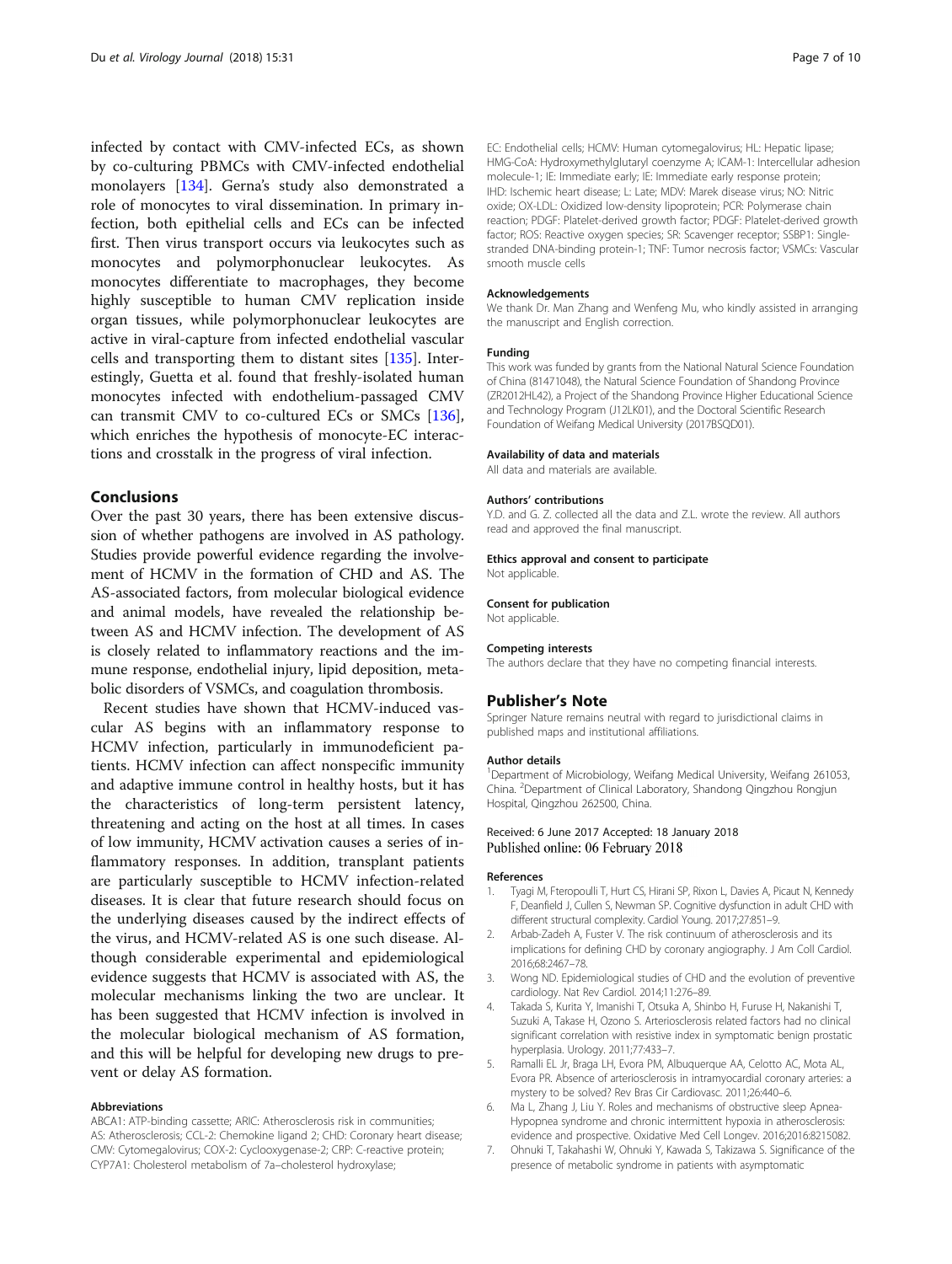<span id="page-7-0"></span>arteriosclerosis affecting the aorta and the cerebral, extra-cranial carotid and coronary arteries. Intern Med. 2013;52:523–7.

- 8. Japan Arteriosclerosis Longitudinal Study G. Japan arteriosclerosis longitudinal study-existing cohorts combine (JALS-ECC): rationale, design, and population characteristics. Circ J. 2008;72:1563–8.
- 9. Fishbein MC, Fishbein GA. Arteriosclerosis: facts and fancy. Cardiovasc Pathol. 2015;24:335–42.
- 10. Liu Y, Qi LT, Ma W, Yang Y, Meng L, Zhang BW, Huo Y. Relationship between radial augmentation index and other indices for evaluating arteriosclerosis. Beijing Da Xue Xue Bao. 2013;45:916–22.
- 11. Ren S, Qian S, Wang W, Liu J, Liu P. Prospective study of sarpogrelate hydrochloride on patients with arteriosclerosis obliterans. Ann Thorac Cardiovasc Surg. 2013;19:30–4.
- 12. Bonner G, Gysan DB, Sauer G. Prevention of arteriosclerosis. Importance of the treatment of arterial hypertension. Z Kardiol. 2005;94(Suppl 3):III/56–65.
- 13. Shimizu R, Torii H, Yasuda D, Hiraoka Y, Furukawa Y, Yoshimoto A, Iwakura T, Matsuoka N, Tomii K, Kohara N, et al. Comparison of serum lipid management between elderly and non-elderly patients with and without coronary heart disease (CHD). Prev Med Rep. 2016;4:192–8.
- 14. Ahola TL, Kantola IM, Puukka P, Kattainen A, Klaukka T, Reunanen A, Jula AM. Positive change in the utilization of antihypertensive and lipid-lowering drugs among adult CHD patients in Finland: results from a large national database between 2000 and 2006. Eur J Cardiovasc Prev Rehabil. 2010;17:477–85.
- 15. Koro CE, L'Italien GJ, Fedder DO. Major CHD risk factors predominate among African-American women who are eligible for lipid-lowering drug therapy under the new ATP III guidelines. Eur J Cardiovasc Prev Rehabil. 2004;11:376–81.
- 16. Eisenmann JC, Wrede J, Heelan KA. Associations between adiposity, family history of CHD and blood pressure in 3-8 year-old children. J Hum Hypertens. 2005;19:675–81.
- 17. Brandon LJ, Mullis RM, Jonnalagadda SS, Hughes MH. Relationships and CHD risks of BMI, lipoproteins, lipids, and blood pressure in African-American men and women. Prev Med. 2005;40:349–54.
- 18. Asia Pacific Cohort Studies C. Impact of cigarette smoking on the relationship between body mass index and coronary heart disease: a pooled analysis of 3264 stroke and 2706 CHD events in 378579 individuals in the Asia Pacific region. BMC Public Health. 2009;9:294.
- 19. Lightwood JM, Coxson PG, Bibbins-Domingo K, Williams LW, Goldman L. Coronary heart disease attributable to passive smoking: CHD policy model. Am J Prev Med. 2009;36:13–20.
- 20. Frothingham SM, Smith PO, Payne TJ, Meadows SE. Clinical inquiries: how much does smoking cessation cut CHD risk? J Fam Pract. 2008;57:675–6.
- 21. Fowler G. Passive smoking was associated with an increased risk of CHD. Evid Based Cardiovasc Med. 1997;1:92.
- 22. Wienke A, Herskind AM, Christensen K, Skytthe A, Yashin AI. The heritability of CHD mortality in danish twins after controlling for smoking and BMI. Twin Res Hum Genet. 2005;8:53–9.
- 23. Diverse Populations C. Smoking, body weight, and CHD mortality in diverse populations. Prev Med. 2004;38:834–40.
- 24. Kang MY, Hong YC. Inter-correlation between working hours, sleep duration, obesity, and 10-year risk for CHD. Am J Ind Med. 2016;59:338–9.
- 25. Lin GM, Li YH, Lai CP, Lin CL, Wang JH. The obesity-mortality paradox in elderly patients with angiographic coronary artery disease: a report from the ET-CHD registry. Acta Cardiol. 2015;70:479–86.
- 26. Kwagyan J, Retta TM, Ketete M, Bettencourt CN, Maqbool AR, Xu S, Randall OS. Obesity and cardiovascular diseases in a high-risk population: evidencebased approach to CHD risk reduction. Ethn Dis. 2015;25:208–13.
- 27. Logue J. Obesity is an independent risk factor for death from CHD. Practitioner. 2011;255:5.
- 28. Ghosh A, Bose K, Das Chaudhuri AB. Association of food patterns, central obesity measures and metabolic risk factors for coronary heart disease (CHD) in middle aged Bengalee Hindu men, Calcutta, India. Asia Pac J Clin Nutr. 2003;12:166–71.
- 29. Brotons C, Soler-Soler J. Obesity, Cinderella of CHD risk factors. Eur Heart J. 2000;21:793–5.
- 30. Gao N, Yuan Z, Tang X, Zhou X, Zhao M, Liu L, Ji J, Xue F, Ning G, Zhao J, et al. Prevalence of CHD-related metabolic comorbidity of diabetes mellitus in northern Chinese adults: the REACTION study. J Diabetes Complicat. 2016; 30:199–205.
- 31. Lockyer M. Women with diabetes at greater risk of CHD than men. Practitioner. 2014;258:7.
- 32. Soedamah-Muthu SS, Masset G, Verberne L, Geleijnse JM, Brunner EJ. Consumption of dairy products and associations with incident diabetes, CHD and mortality in the Whitehall II study. Br J Nutr. 2013;109:718–26.
- 33. Southerland JH, Moss K, Taylor GW, Beck JD, Pankow J, Gangula PR, Offenbacher S. Periodontitis and diabetes associations with measures of atherosclerosis and CHD. Atherosclerosis. 2012;222:196–201.
- 34. Kucharska-Newton A, Griswold M, Yao ZH, Foraker R, Rose K, Rosamond W, Wagenknecht L, Koton S, Pompeii L, Windham BG. Cardiovascular disease and patterns of change in functional status over 15 years: findings from the atherosclerosis risk in communities (ARIC) study. J Am Heart Assoc. 2017;6: e004144. [https://doi.org/10.1161/JAHA.116.004144](http://dx.doi.org/10.1161/JAHA.116.004144).
- 35. Weber C, Shantsila E, Hristov M, Caligiuri G, Guzik T, Heine GH, Hoefer IE, Monaco C, Peter K, Rainger E, et al. Role and analysis of monocyte subsets in cardiovascular disease. Joint consensus document of the European Society of Cardiology (ESC) working groups "Atherosclerosis & Vascular Biology" and "thrombosis". Thromb Haemost. 2016;116:626–37.
- 36. Yazouli LE, Criscuolo A, Hejaji H, Bouaaza M, Elmdaghri N, Alami AA, Amraoui A, Dakka N, Radouani F. Molecular characterization of Chlamydia pneumoniae associated to atherosclerosis. Pathog Dis. 2017;75. [https://doi.](http://dx.doi.org/10.1093/femspd/ftx039) [org/10.1093/femspd/ftx039](http://dx.doi.org/10.1093/femspd/ftx039).
- 37. Patil K, Campbell LA, Rosenfeld ME, Paik J, Brabb T, O'Brien KD, Maggio-Price L, Hsu CC. Effects of Murine Norovirus on Chlamydia pneumoniaeaccelerated atherosclerosis in ApoE(−/−) mice. Comp Med. 2016;66:188–96.
- 38. Filardo S, Di Pietro M, Farcomeni A, Schiavoni G, Sessa R. Chlamydia pneumoniae-mediated inflammation in atherosclerosis: a meta-analysis. Mediat Inflamm. 2015;2015:378658.
- 39. Zafiratos MT, Manam S, Henderson KK, Ramsey KH, Murthy AK. CD8+ T cells mediate Chlamydia pneumoniae-induced atherosclerosis in mice. Pathog Dis. 2015;73. [https://doi.org/10.1093/femspd/ftv052](http://dx.doi.org/10.1093/femspd/ftv052).
- 40. Sorrentino R, Yilmaz A, Schubert K, Crother TR, Pinto A, Shimada K, Arditi M, Chen S. A single infection with Chlamydia pneumoniae is sufficient to exacerbate atherosclerosis in ApoE deficient mice. Cell Immunol. 2015;294:25–32.
- 41. Kreutmayer S, Csordas A, Kern J, Maass V, Almanzar G, Offterdinger M, Ollinger R, Maass M, Wick G. Chlamydia pneumoniae infection acts as an endothelial stressor with the potential to initiate the earliest heat shock protein 60-dependent inflammatory stage of atherosclerosis. Cell Stress Chaperones. 2013;18:259–68.
- 42. Zhao X, Bu DX, Hayfron K, Pinkerton KE, Bevins CL, Lichtman A, Wiedeman J. A combination of secondhand cigarette smoke and Chlamydia pneumoniae accelerates atherosclerosis. Atherosclerosis. 2012;222:59–66.
- 43. Wang Z, Cai J, Zhang M, Wang X, Chi H, Feng H, Yang X. Positive expression of human cytomegalovirus Phosphoprotein 65 in atherosclerosis. Biomed Res Int. 2016;2016:4067685.
- 44. Zhang J, Liu YY, Sun HL, Li S, Xiong HR, Yang ZQ, Xiang GD, Jiang XJ. High human cytomegalovirus IgG level is associated with increased incidence of diabetic atherosclerosis in type 2 diabetes mellitus patients. Med Sci Monit. 2015;21:4102–10.
- 45. Heybar H, Alavi SM, Farashahi Nejad M, Latifi M. Cytomegalovirus infection and atherosclerosis in candidate of coronary artery bypass graft. Jundishapur J Microbiol. 2015;8:e15476.
- 46. Jeong SJ, Ku NS, Han SH, Choi JY, Kim CO, Song YG, Kim JM. Anticytomegalovirus antibody levels are associated with carotid atherosclerosis and inflammatory cytokine production in elderly Koreans. Clin Chim Acta. 2015;445:65–9.
- 47. Xu Y, Wang Q, Liu Y, Cui R, Lu K, Zhao Y. Association between helicobacter pylori infection and carotid atherosclerosis in patients with vascular dementia. J Neurol Sci. 2016;362:73–7.
- 48. Blum A. Helicobacter pylori and atherosclerosis. Isr Med Assoc J. 2015;17:396.
- 49. Karbasi-Afshar R, Khedmat H, Izadi M. Helicobacter pylori infection and atherosclerosis: a systematic review. Acta Med Iran. 2015;53:78–88.
- 50. He C, Yang Z, Lu NH. Helicobacter pylori-an infectious risk factor for atherosclerosis? J Atheroscler Thromb. 2014;21:1229–42.
- 51. Kang SG, Chung WC, Song SW, Joo KR, Lee H, Kang D, Lee JS, Lee KM. Risk of atherosclerosis and helicobacter pylori infection according to CD14 Promotor polymorphism in healthy Korean population. Gastroenterol Res Pract. 2013;2013:570597.
- 52. Fabricant CG, Fabricant J, Minick CR, Litrenta MM. Herpesvirus-induced atherosclerosis in chickens. Fed Proc. 1983;42:2476–9.
- 53. Sacre K, Hunt PW, Hsue PY, Maidji E, Martin JN, Deeks SG, Autran B, McCune JM. A role for cytomegalovirus-specific CD4+CX3CR1+ T cells and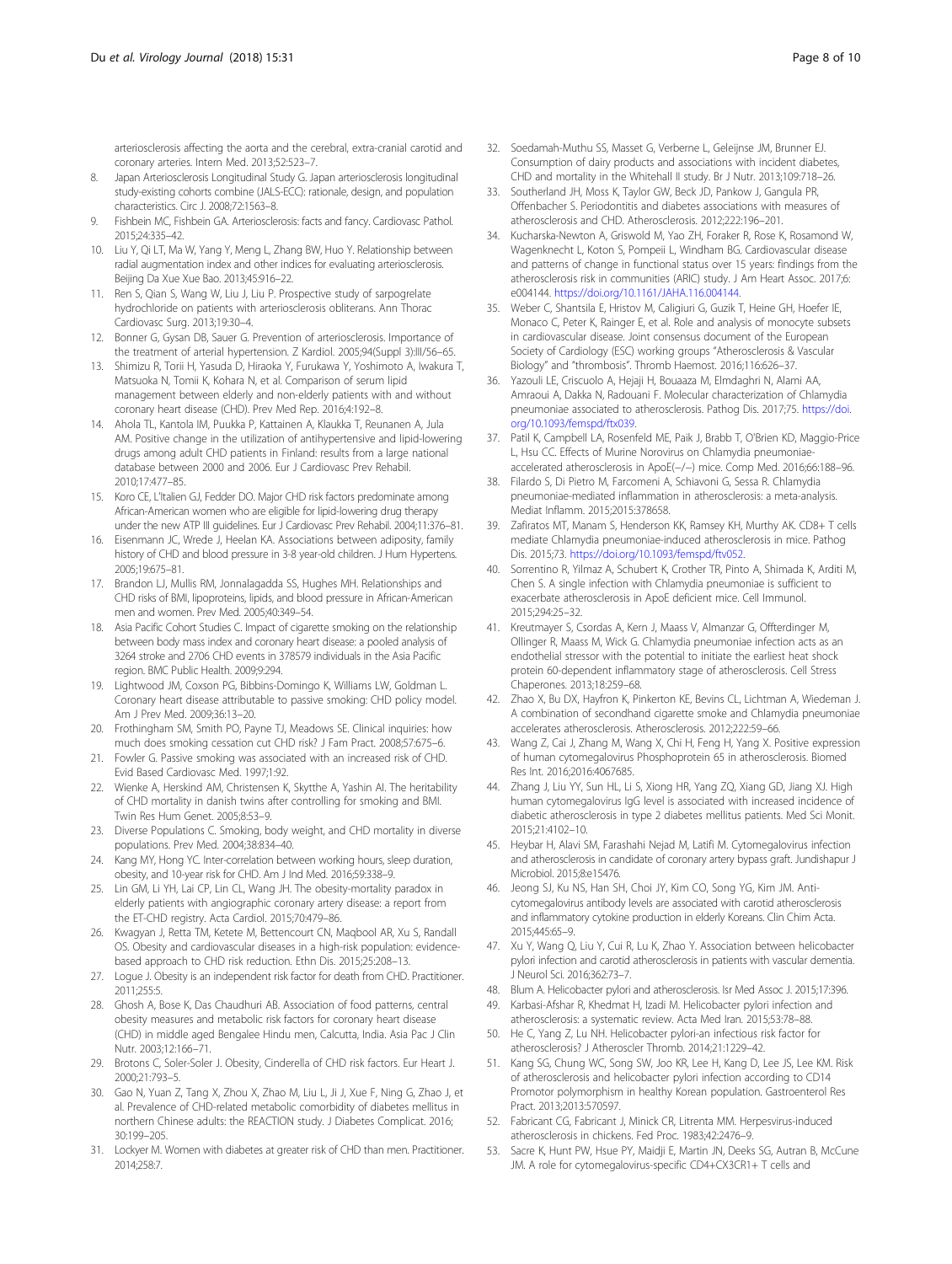<span id="page-8-0"></span>cytomegalovirus-induced T-cell immunopathology in HIV-associated atherosclerosis. AIDS. 2012;26:805–14.

- 54. Lunardi C, Dolcino M, Peterlana D, Bason C, Navone R, Tamassia N, Tinazzi E, Beri R, Corrocher R, Puccetti A. Endothelial cells' activation and apoptosis induced by a subset of antibodies against human cytomegalovirus: relevance to the pathogenesis of atherosclerosis. PLoS One. 2007;2:e473.
- 55. Grahame-Clarke C. Human cytomegalovirus, endothelial function and atherosclerosis. Herpesviridae. 2005;12:42–5.
- 56. Olofsson PS, Jatta K, Wagsater D, Gredmark S, Hedin U, Paulsson-Berne G, Soderberg-Naucler C, Hansson GK, Sirsjo A. The antiviral cytomegalovirus inducible gene 5/viperin is expressed in atherosclerosis and regulated by proinflammatory agents. Arterioscler Thromb Vasc Biol. 2005;25:e113–6.
- 57. Bason C, Corrocher R, Lunardi C, Puccetti P, Olivieri O, Girelli D, Navone R, Beri R, Millo E, Margonato A, et al. Interaction of antibodies against cytomegalovirus with heat-shock protein 60 in pathogenesis of atherosclerosis. Lancet. 2003;362:1971–7.
- 58. Chen R, Xiong S, Yang Y, Fu W, Wang Y, Ge J. The relationship between human cytomegalovirus infection and atherosclerosis development. Mol Cell Biochem. 2003;249:91–6.
- 59. Melnick JL, Adam E, DeBakey ME. Cytomegalovirus and atherosclerosis. Arch Immunol Ther Exp. 1996;44:297–302.
- 60. Melnick JL, Petrie BL, Dreesman GR, Burek J, McCollum CH, DeBakey ME. Cytomegalovirus antigen within human arterial smooth muscle cells. Lancet. 1983;2:644–7.
- 61. Horvath R, Cerny J, Benedik J Jr, Hokl J, Jelinkova I, Benedik J. The possible role of human cytomegalovirus (HCMV) in the origin of atherosclerosis. J Clin Virol. 2000;16:17–24.
- 62. Adam E, Melnick JL, Probtsfield JL, Petrie BL, Burek J, Bailey KR, McCollum CH, DeBakey ME. High levels of cytomegalovirus antibody in patients requiring vascular surgery for atherosclerosis. Lancet. 1987;2:291–3.
- 63. Eryol NK, Kilic H, Gul A, Ozdogru I, Inanc T, Dogan A, Topsakal R, Basar E. Are the high levels of cytomegalovirus antibodies a determinant in the development of coronary artery disease? Int Heart J. 2005;46:205–9.
- 64. Simanek AM, Dowd JB, Pawelec G, Melzer D, Dutta A, Aiello AE. Seropositivity to cytomegalovirus, inflammation, all-cause and cardiovascular disease-related mortality in the United States. PLoS One. 2011;6:e16103.
- 65. Gkrania-Klotsas E, Langenberg C, Sharp SJ, Luben R, Khaw KT, Wareham NJ. Higher immunoglobulin G antibody levels against cytomegalovirus are associated with incident ischemic heart disease in the population-based EPIC-Norfolk cohort. J Infect Dis. 2012;206:1897–903.
- 66. Sorlie PD, Nieto FJ, Adam E, Folsom AR, Shahar E, Massing M. A prospective study of cytomegalovirus, herpes simplex virus 1, and coronary heart disease: the atherosclerosis risk in communities (ARIC) study. Arch Intern Med. 2000;160:2027–32.
- 67. Sorlie PD, Adam E, Melnick SL, Folsom A, Skelton T, Chambless LE, Barnes R, Melnick JL. Cytomegalovirus/herpesvirus and carotid atherosclerosis: the ARIC study. J Med Virol. 1994;42:33–7.
- 68. Xenaki E, Hassoulas J, Apostolakis S, Sourvinos G, Spandidos DA. Detection of cytomegalovirus in atherosclerotic plaques and nonatherosclerotic arteries. Angiology. 2009;60:504–8.
- 69. Reinhardt B, Vaida B, Voisard R, Keller L, Breul J, Metzger H, Herter T, Baur R, Luske A, Mertens T. Human cytomegalovirus infection in human renal arteries in vitro. J Virol Methods. 2003;109:1–9.
- 70. Streblow DN, Kreklywich CN, Andoh T, Moses AV, Dumortier J, Smith PP, Defilippis V, Fruh K, Nelson JA, Orloff SL. The role of angiogenic and wound repair factors during CMV-accelerated transplant vascular sclerosis in rat cardiac transplants. Am J Transplant. 2008;8:277–87.
- 71. De La Melena VT, Kreklywich CN, Streblow DN, Yin Q, Cook JW, Soderberg-Naucler C, Bruggeman CA, Nelson JA, Orloff SL. Kinetics and development of CMV-accelerated transplant vascular sclerosis in rat cardiac allografts is linked to early increase in chemokine expression and presence of virus. Transplant Proc. 2001;33:1822–3.
- 72. Sambiase NV, Higuchi ML, Nuovo G, Gutierrez PS, Fiorelli AI, Uip DE, Ramires JA. CMV and transplant-related coronary atherosclerosis: an immunohistochemical, in situ hybridization, and polymerase chain reaction in situ study. Mod Pathol. 2000;13:173–9.
- 73. Pouria S, State OI, Wong W, Hendry BM. CMV infection is associated with transplant renal artery stenosis. QJM. 1998;91:185–9.
- 74. Fabricant CG, Fabricant J, Litrenta MM, Minick CR. Virus-induced atherosclerosis. J Exp Med. 1978;148:335–40.
- 75. Lemstrom KB, Bruning JH, Bruggeman CA, Lautenschlager IT, Hayry PJ. Cytomegalovirus infection enhances smooth muscle cell proliferation and intimal thickening of rat aortic allografts. J Clin Invest. 1993;92:549–58.
- 76. Lemstrom KB, Bruning JH, Bruggeman CA, Koskinen PK, Aho PT, Yilmaz S, Lautenschlager IT, Hayry PJ. Cytomegalovirus infection-enhanced allograft arteriosclerosis is prevented by DHPG prophylaxis in the rat. Circulation. 1994;90:1969–78.
- 77. Lemstrom KB, Koskinen PK, Bruning JH, Bruggeman CA, Lautenschlager IT, Hayry PJ. Effect of ganciclovir prophylaxis on cytomegalovirus-enhanced allograft arteriosclerosis. Transpl Int. 1994;7(Suppl 1):S383–4.
- 78. Kloppenburg G, de Graaf R, Herngreen S, Grauls G, Bruggeman C, Stassen F. Cytomegalovirus aggravates intimal hyperplasia in rats by stimulating smooth muscle cell proliferation. Microbes Infect. 2005;7:164–70.
- 79. Alber DG, Powell KL, Vallance P, Goodwin DA, Grahame-Clarke C. Herpesvirus infection accelerates atherosclerosis in the apolipoprotein Edeficient mouse. Circulation. 2000;102:779–85.
- 80. Adler SP, Hur JK, Wang JB, Vetrovec GW. Prior infection with cytomegalovirus is not a major risk factor for angiographically demonstrated coronary artery atherosclerosis. J Infect Dis. 1998;177:209–12.
- 81. Ridker PM, Hennekens CH, Stampfer MJ, Wang F. Prospective study of herpes simplex virus, cytomegalovirus, and the risk of future myocardial infarction and stroke. Circulation. 1998;98:2796–9.
- 82. Rothenbacher D, Hoffmeister A, Bode G, Wanner P, Koenig W, Brenner H. Cytomegalovirus infection and coronary heart disease: results of a german case-control study. J Infect Dis. 1999;179:690–2.
- 83. Rahbar A, Soderberg-Naucler C. Human cytomegalovirus infection of endothelial cells triggers platelet adhesion and aggregation. J Virol. 2005;79:2211–20.
- 84. Taveira A, Ponroy N, Mueller NJ, Millard AL. Entry of human cytomegalovirus into porcine endothelial cells depends on both the cellular vascular origin and the viral strain. Xenotransplantation. 2014;21:324–40.
- 85. Niyi-Odumosu FA, Bello OA, Biliaminu SA, Owoyele BV, Abu TO, Dominic OL. Resting serum concentration of high-sensitivity C-reactive protein (hs-CRP) in sportsmen and untrained male adults. Niger J Physiol Sci. 2017;31:177–81.
- 86. Mukherjee S, Barman S, Mandal NC, Bhattacharya S. Anti-bacterial activity of Achatina CRP and its mechanism of action. Indian J Exp Biol. 2014;52:692–704.
- 87. Varol E, Aksoy F, Icli A, Arslan A, Yuksel O, Ersoy IH, Varol S, Dogan A. Increased plasma neopterin and hs-CRP levels in patients with endemic fluorosis. Bull Environ Contam Toxicol. 2012;89:931–6.
- 88. De Backer J, Mak R, De Bacquer D, Van Renterghem L, Verbraekel E, Kornitzer M, De Backer G. Parameters of inflammation and infection in a community based case-control study of coronary heart disease. Atherosclerosis. 2002;160:457–63.
- 89. Alavi SM, Adel SM, Rajabzadeh AR. An evidence against the effect of chronic cytomegalovirus infection in unstable angina pectoris. Acta Med Iran. 2011;49:78–80.
- 90. Ridker PM. C-reactive protein and the prediction of cardiovascular events among those at intermediate risk: moving an inflammatory hypothesis toward consensus. J Am Coll Cardiol. 2007;49:2129–38.
- 91. Biasucci LM, Liuzzo G, Grillo RL, Caligiuri G, Rebuzzi AG, Buffon A, Summaria F, Ginnetti F, Fadda G, Maseri A. Elevated levels of C-reactive protein at discharge in patients with unstable angina predict recurrent instability. Circulation. 1999;99:855–60.
- 92. van de Berg PJ, Heutinck KM, Raabe R, Minnee RC, Young SL, van Donselaar-van der Pant KA, Bemelman FJ, van Lier RA, ten Berge IJ. Human cytomegalovirus induces systemic immune activation characterized by a type 1 cytokine signature. J Infect Dis. 2010;202:690–9.
- 93. Popovic M, Smiljanic K, Dobutovic B, Syrovets T, Simmet T, Isenovic ER. Human cytomegalovirus infection and atherothrombosis. J Thromb Thrombolysis. 2012;33:160–72.
- 94. Muller WA. New mechanisms and pathways for monocyte recruitment. J Exp Med. 2001;194:F47–51.
- 95. Bakst RL, Xiong H, Chen CH, Deborde S, Lyubchik A, Zhou Y, He S, McNamara WF, Lee SY, Olson OC, et al. Inflammatory monocytes promote perineural invasion via CCL2-mediated recruitment and cathepsin B expression. Cancer Res. 2017;72:6400.
- 96. Silva AR, Pacheco P, Vieira-de-Abreu A, Maya-Monteiro CM, D'Alegria B, Magalhaes KG, de Assis EF, Bandeira-Melo C, Castro-Faria-Neto HC, Bozza PT. Lipid bodies in oxidized LDL-induced foam cells are leukotrienesynthesizing organelles: a MCP-1/CCL2 regulated phenomenon. Biochim Biophys Acta. 2009;1791:1066–75.